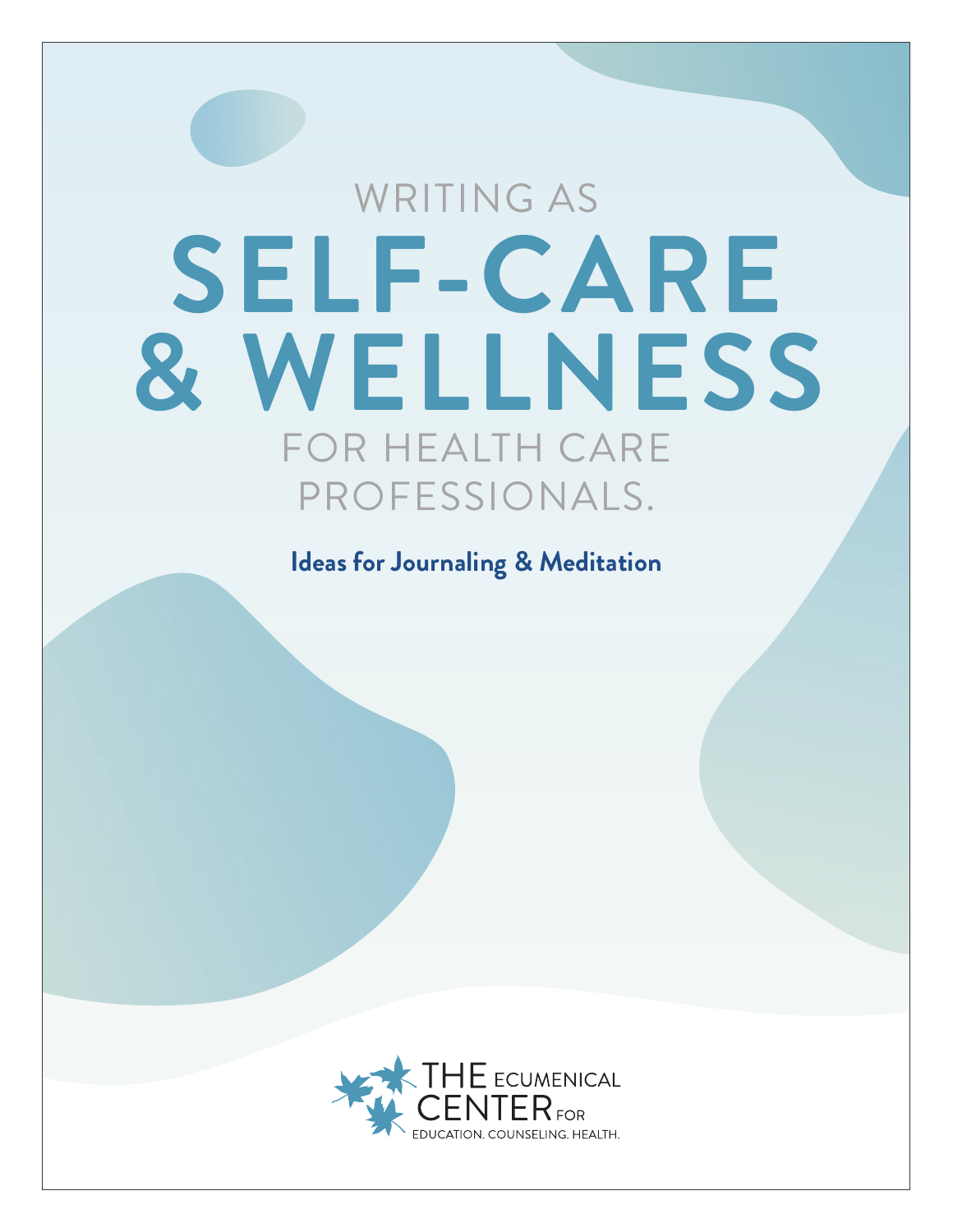# **GREETINGS!**  WELCOME TO WRITING AS SELF-CARE & WELLNESS.

You give so much of your time and energy taking care of people and helping them to get well. To express our thanks, we have designed this booklet for you, to encourage you to use reflective writing as a way to care for yourself, emotionally.

Research shows that writing down feelings and memories can boost our immune system. The practice of hearing yourself feel and think can help lighten the heart. It can help you gain perspective on your busy, complex life.

We encourage you to take a few minutes from your day to care for yourself: using words to express your life—your feelings and experiences. You don't have to write every day to feel more relaxed and unburdened. Writing for 15-20 minutes, several times a week, can make a positive difference.

This booklet is meant as a companion to your journal, to help you get started if you haven't journaled before or haven't in a long while. It contains invitations to different ways of writing. Feel free to try some ideas and ignore others. Feel free to invent your own ideas. Use your journal in any way that works for you.

#### THE MOST IMPORTANT THING IS TO TRUST YOURSELF!

Trust whatever wants to be written. Trust your inner voice: write the words, feelings, and images that arise in you. You don't have to share what you write with anyone, unless you so choose. Write whatever you need to say, using whatever words you need. Write in any language or mix of languages that flows from your heart and mind. Don't worry about spelling or grammar or punctuation; none of that matters here!

**Speaking your heartfelt truth to these pages will honor your unique, important life. Speaking your truth will energize you to continue the caregiving work that you do.**

We appreciate the vital gifts that you bring to our community. Thank you!

Sincerely,

*The Wellness Team of The Ecumenical Center*

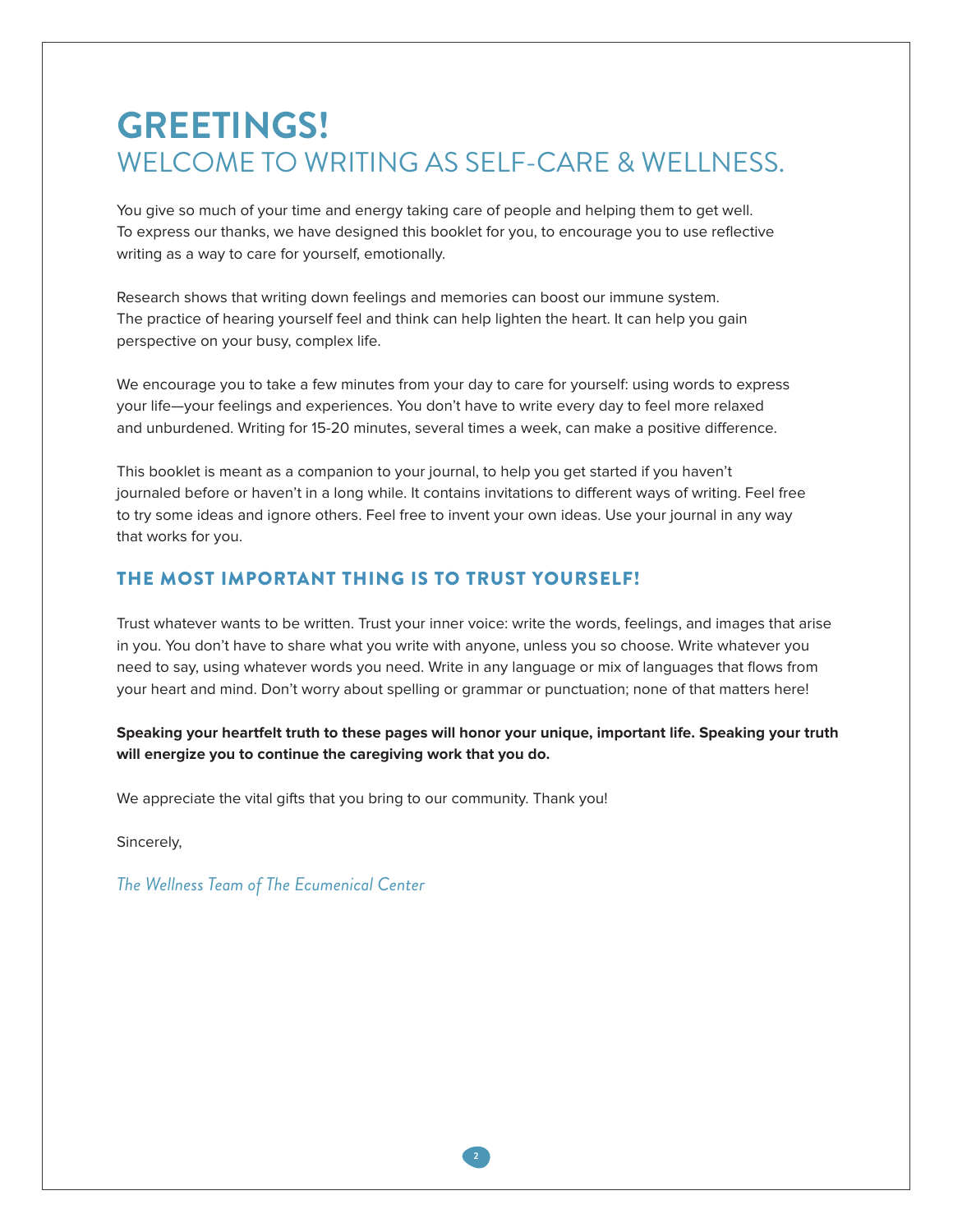# WRITING AS MEDITATION & SELF-CARE: **GROUNDING THE SELF**

*Deep within the stream a huge fish lies motionless facing the current.* James W. Hackett

When I feel overwhelmed by a situation, I often take a moment to stand still (this can be done sitting down as well), close my eyes, and "drop down" into my center. I mindfully connect with my inner strength and resilience, imaged for me by this large fish, described in this poem.

When I first met this short poem, the idea of a solitary fish holding its own "ground" before a powerful force caught my imagination. Something about the word "facing" caught my heart, made me see how much courage and energy it takes to "face" whatever the force might be: deep uncertainty, a full unit of sick patients, quelling a pandemic, working and raising a family, constantly meeting the needs of others, or multi-tasking various responsibilities. Making my presence deeply real to myself allows me to be more attentive and responsive to other people. For me, empathy for others begins with feeling solid within myself.

#### *Invitation:*

Consider memorizing a few lines from a poem, scripture, prayer or inspirational writing that helps you feel calm and strong. Select a single image that you can quickly recall in the midst of demands. You can also create your own clear image of someone or some living being (animal or plant) that means inner strength to you.

Consider writing the image here in your journal. You can also draw the image if you like. Return to this image as often as you need to, until it lives inside you, and you can recall it whenever there is need.

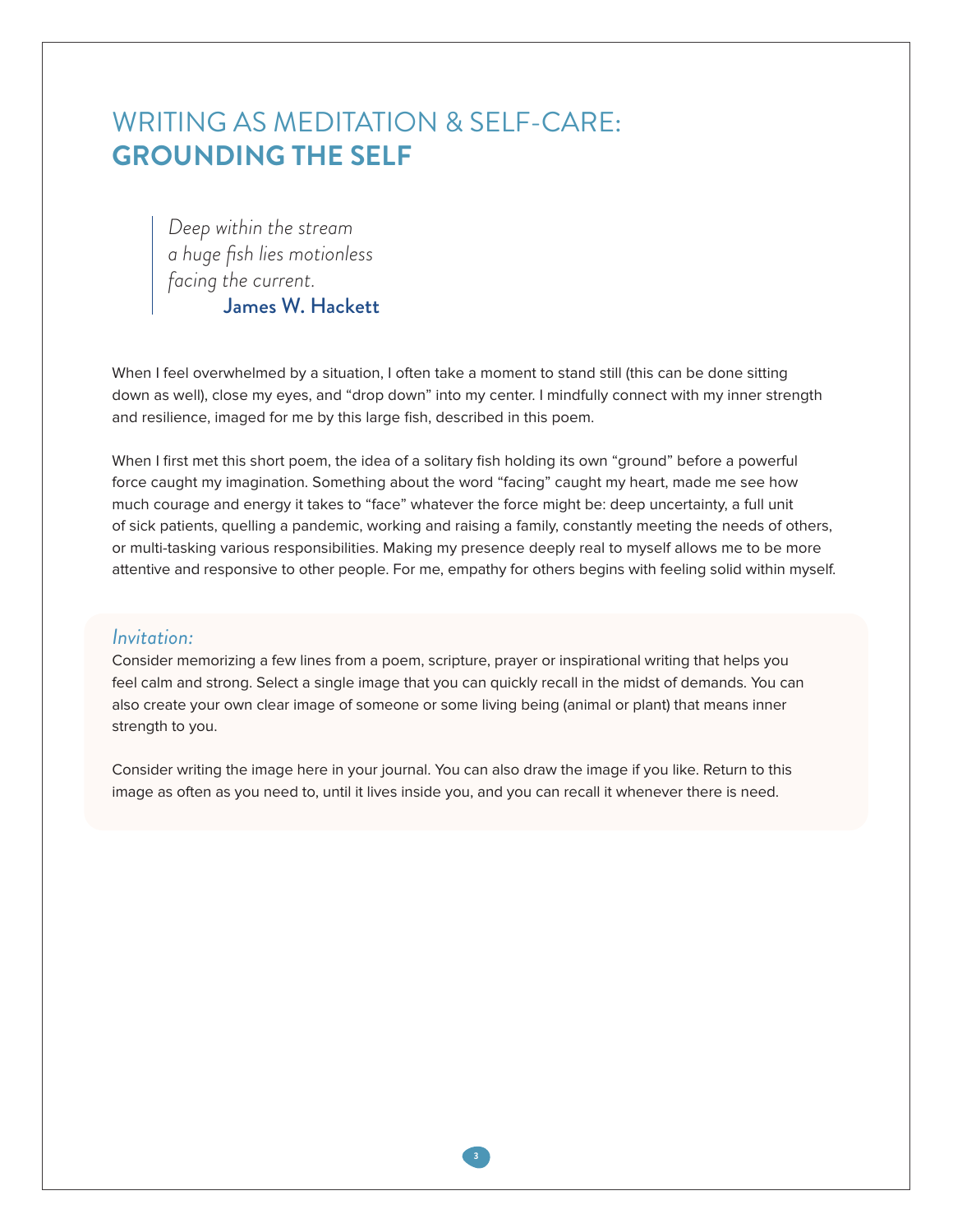# WRITING AS SELF-CARE & WELLNESS: **SAVORING BEAUTY**

Sometimes our overworked minds and our feeling-heavy hearts can keep us awake at night. Caring for patients, many of whom might be very ill, and witnessing their suffering as well as their recovery can give us a lot to unpack in the quiet of our own stillness. It is natural to feel overwhelmed by all that you do at work and at home.

Awareness of beauty can comfort us when we are witnessing others suffer or struggle intensely. One night, sitting at my kitchen table, I noticed the full moon rising in the east. Then I glanced at the single ivory rose, freshly opened, in a vase before me on the table. The bright roundness of the rose echoed the shining presence of the moon. This image, these words, began to form in my mind. Notice that the three lines are parts of a single sentence. It made me happy to create this simple piece of writing.

NIGHT ROSE *Upon my kitchen table a full moon blooms petal by creamy petal.* Cyra S. Dumitru

#### *Invitation:*

Sit quietly, and consider your day. What images, sounds, smells, tastes, textures felt by your skin and your heart, or words spoken or overheard, come to mind? What is most vivid and lingering in your heart and mind? Write down these sensory details as a kind of list, as sentence fragments. Notice which items on your list are longest and most interesting to you. Can you turn these longer entries into sentences? For fun, try breaking the sentences into short lines, however it feels right to you. Shaping lines from sentences is very much a felt process—a form of play.

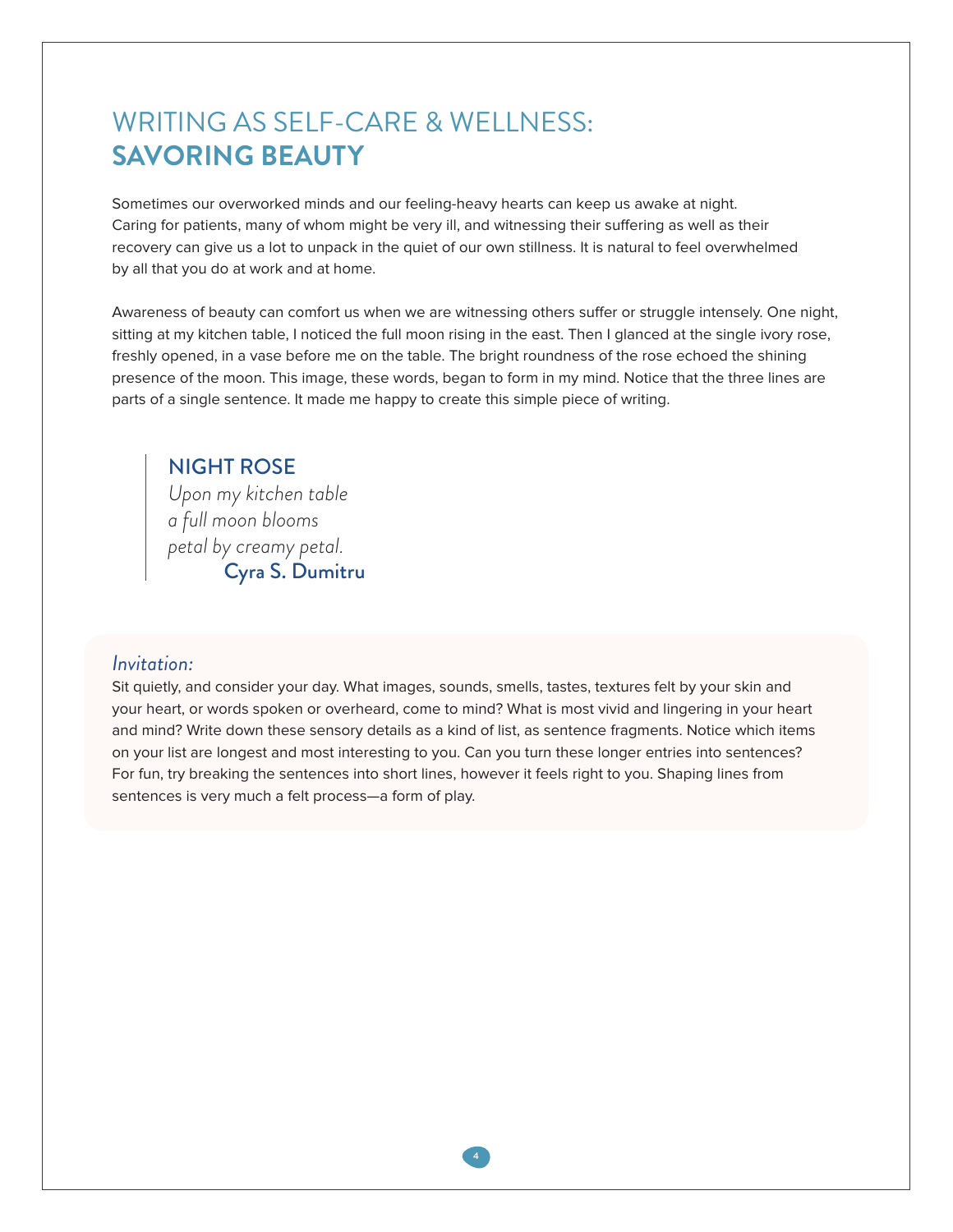# **BEAUTIFUL MOMENTS I WANT TO REMEMBER:**  LISTS & DESCRIPTIONS

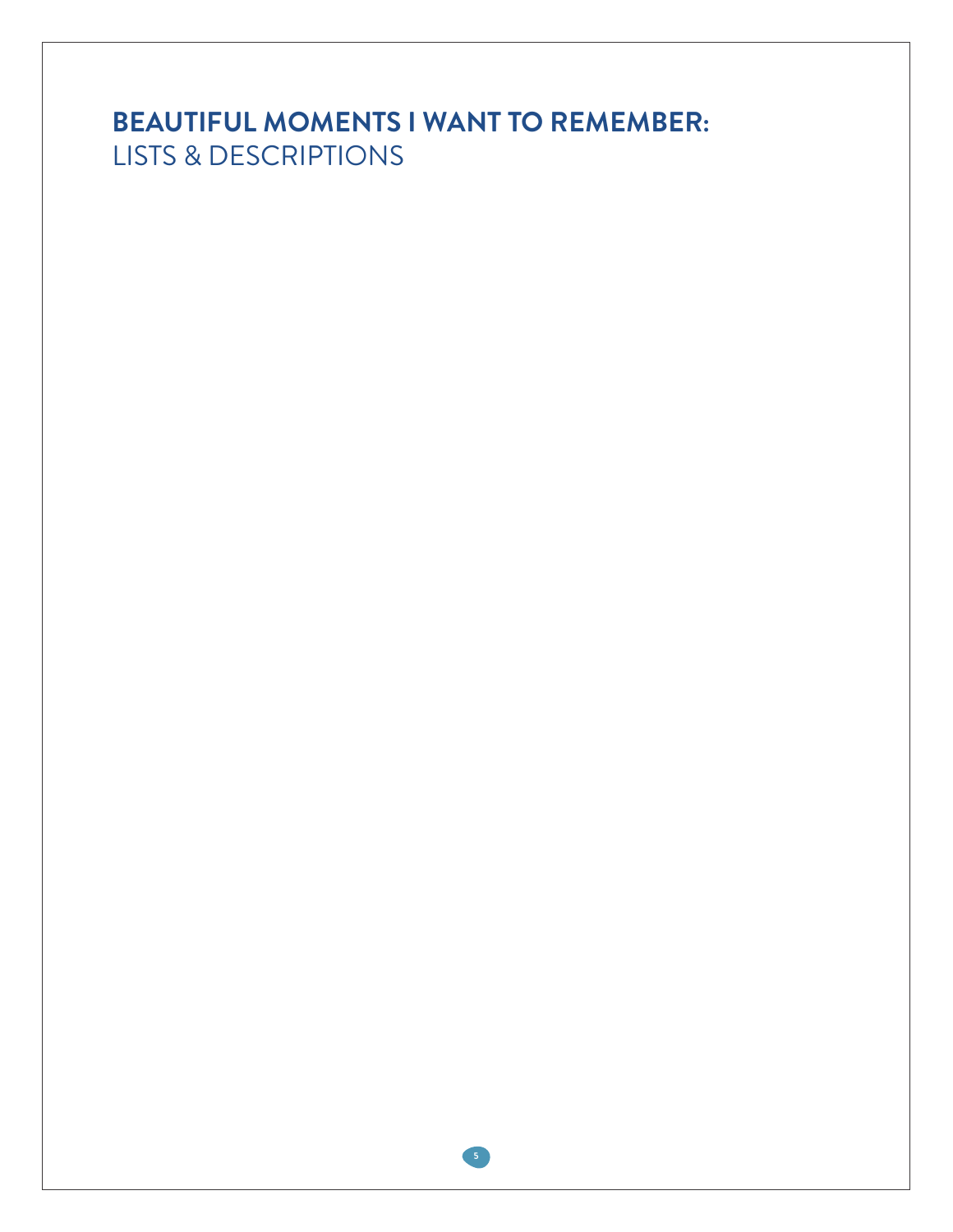# **A BEAUTIFUL MOMENT I WANT TO REMEMBER**

**EVEN MORE:** (You can spend time with as many special moments as you like!)

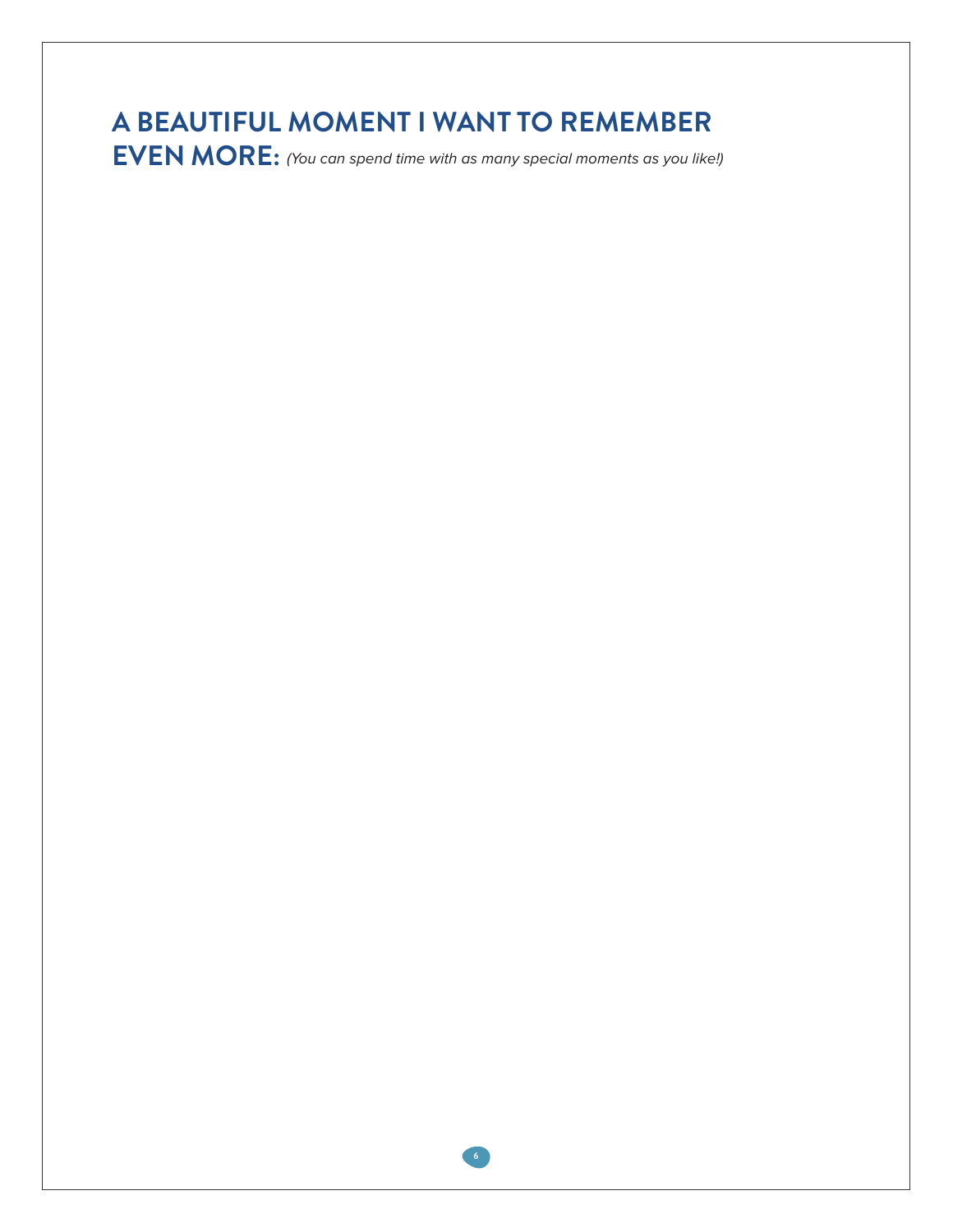# WRITING AS SELF-CARE & WELLNESS: **RELEASING STRONG FEELINGS**

Your working days can be very difficult. Long hours. Physically demanding. And, sometimes heartbreaking, distressing things happen at work: deeply emotional moments, and moments that cut deeply into your heart. There often isn't time to speak these moments to colleagues at work who could most relate to your situation.

You can't help but carry these moments home. They linger inside of you. Take up room. You might feel you need to speak them, but don't want to tell your family members or your friends—perhaps you want to protect loved ones from the sadness of the situation, or from some other feeling.

Here, you can write anything you want. Let it go. Release the feelings that you carry with you. You can scream by writing your words really BIG. You can curse all you want. You can cry, allowing teardrops to moisten the pages.

#### *Invitation:*

Using the following sentence as a starting point, you can write descriptions of what you experienced that is heavy on your heart. Simply tell what happened.

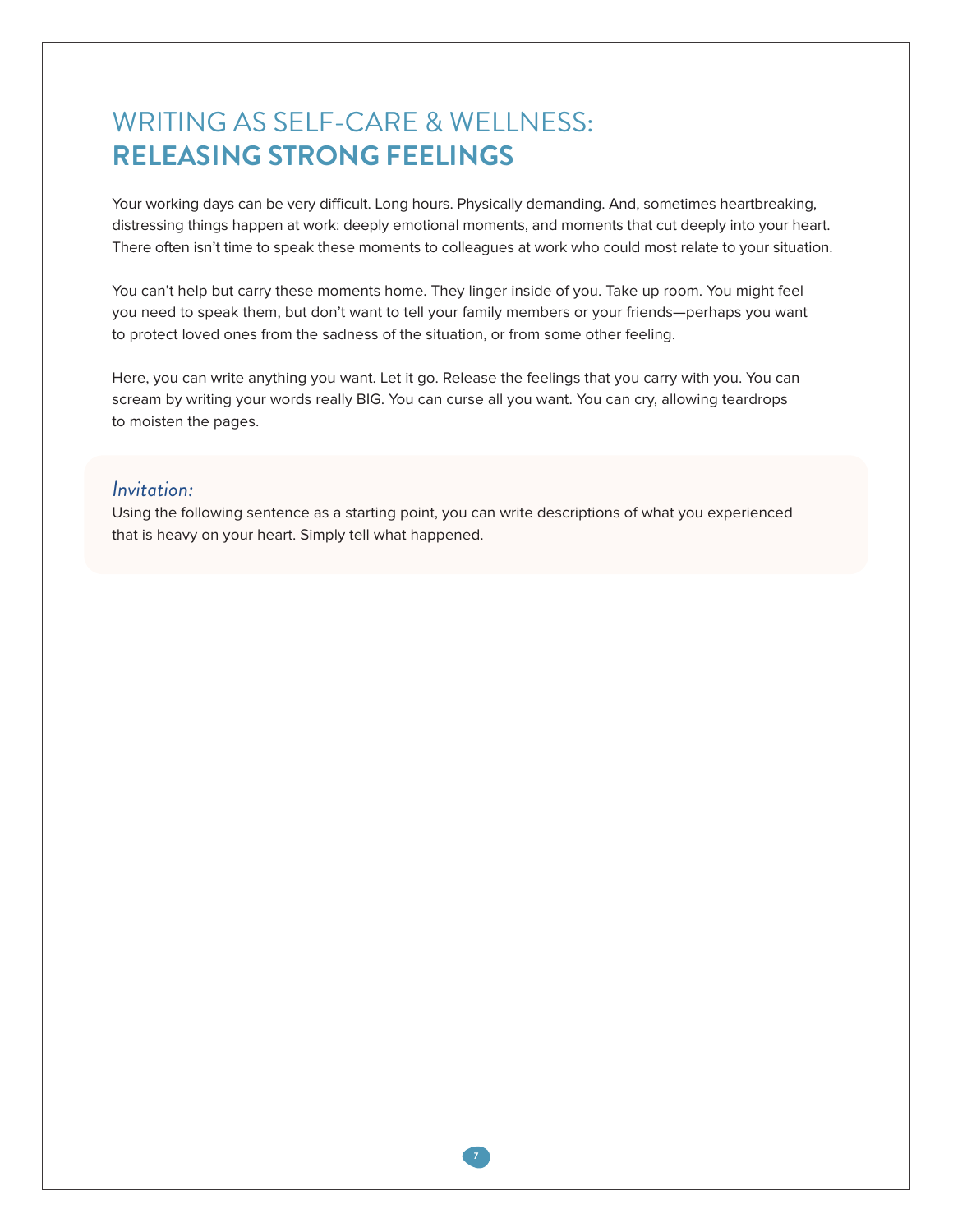The situations that I carry from work that I am reluctant to speak to my family or to my friends are:

**8**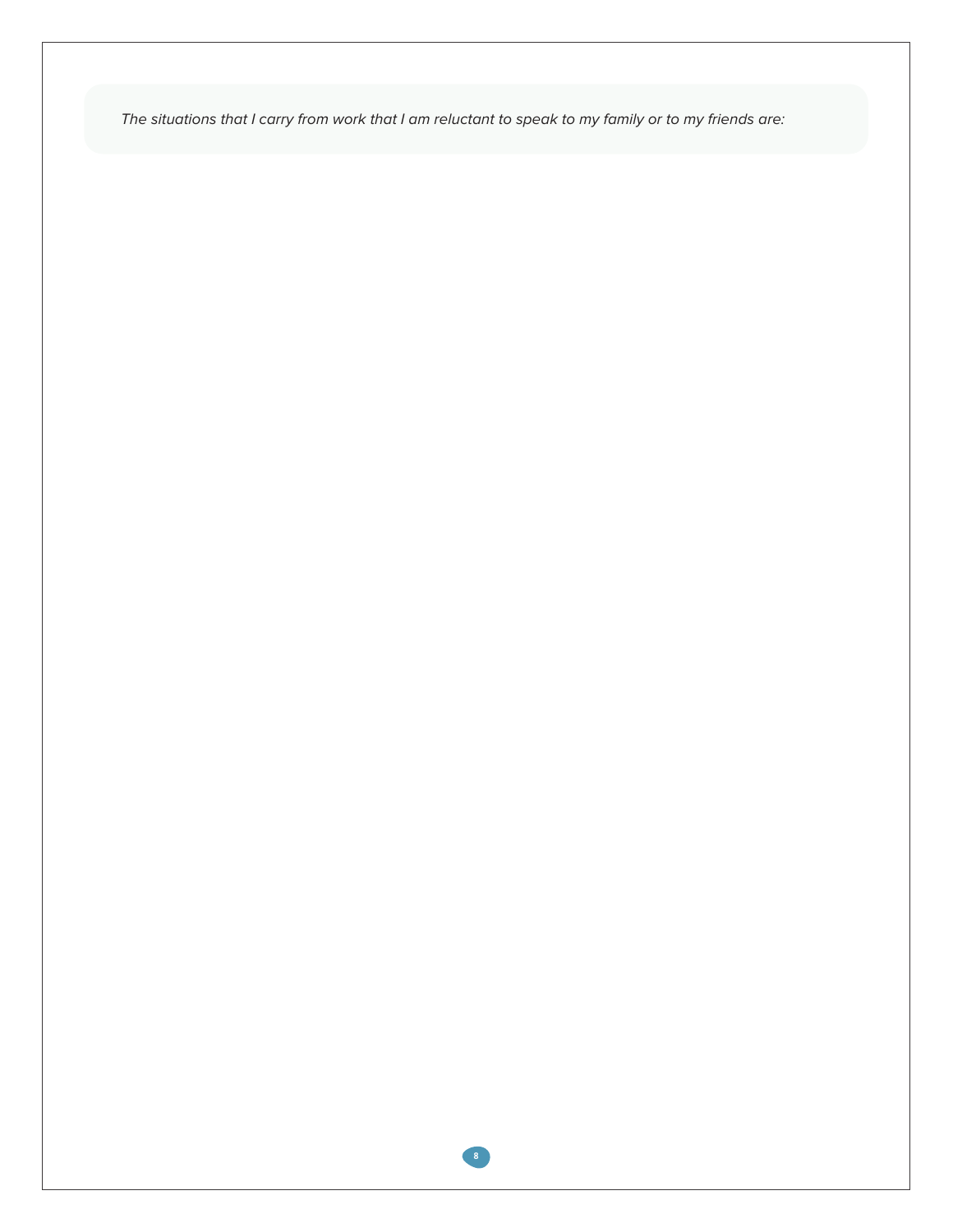# WRITING AS MEDITATION & SELF-CARE: **SIMPLE GESTURE AS POWERFUL PRESENCE**

### ELOQUENCE

*As your heart muscle weakens and your body edges toward stone, the lit wick of your spirit brightens and lifts.*

*"When I didn't know better," you laugh, remembering some former fretfulness.*

*As your son reaches to switch on the nebulizer, he stops: leans toward you, rests his forehead upon yours. Mother/son hold and fill.*

*Nothing is spoken. Everything is said.*

### Cyra S. Dumitru

Witnessing this moment shared between my husband and his ailing mother is one of the loveliest interactions I have ever observed. It was spontaneous and heartfelt. No words were involved, rather pure touch. Forehead to forehead!

#### *Invitation:*

Reflect upon moments of kindness or empathy expressed through gesture or quiet action that you have offered to someone or witnessed take place or perhaps received: holding a hand, patting someone's shoulder, filling a glass with water, a smile. Tell what happened, whether it happened at work, at home or elsewhere.

Then read what you have written. Let these kind gestures fill your heart and soul with radiance. Let them give you joy and energy for this important, beautiful, generous work you are doing.

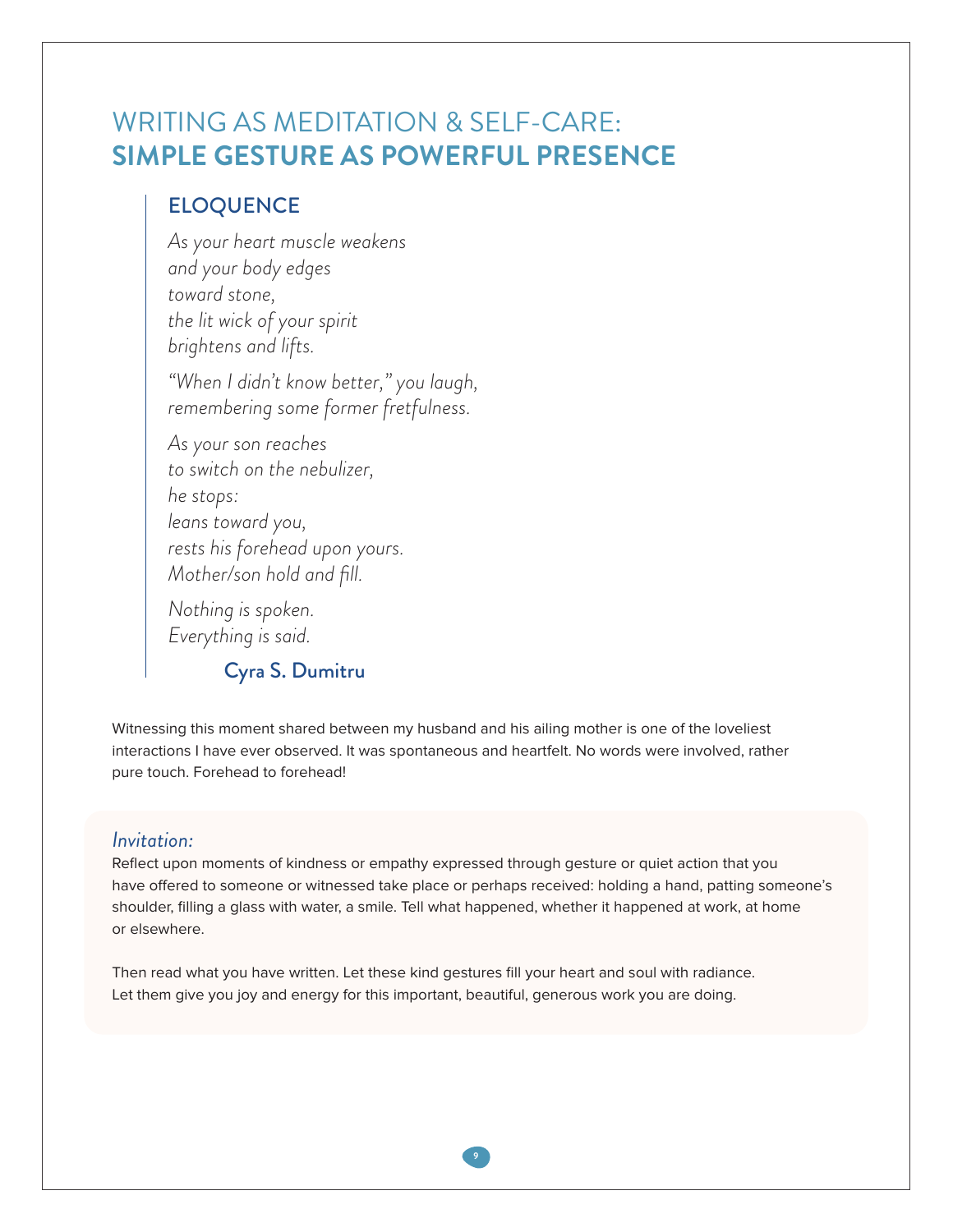# WRITING AS SELF-CARE & WELLNESS: **FREE WRITING**

#### *Invitation:*

Here are lines from poems written by nurses, male and female, from around the country. Try selecting a line that speaks to you, and use it as a way to **begin** your own free writing. Think of it as a doorway into your own experience, into your own heart and mind. See what flows from you. Trust what comes up. It is okay to change any word or to add words to these "prompts". You can use more than one sentence within a single free write.

\_\_\_\_\_\_\_\_\_\_\_\_\_\_\_\_\_\_\_\_\_\_\_\_\_\_\_\_\_\_\_\_\_\_\_\_\_\_\_\_\_\_\_\_\_\_\_\_\_\_\_\_\_\_\_\_\_\_\_\_\_\_\_\_\_\_\_\_\_\_\_\_\_\_\_\_\_\_\_\_\_\_

Look beneath my mask, look beyond these layers of protection & see

This moment I felt the change \_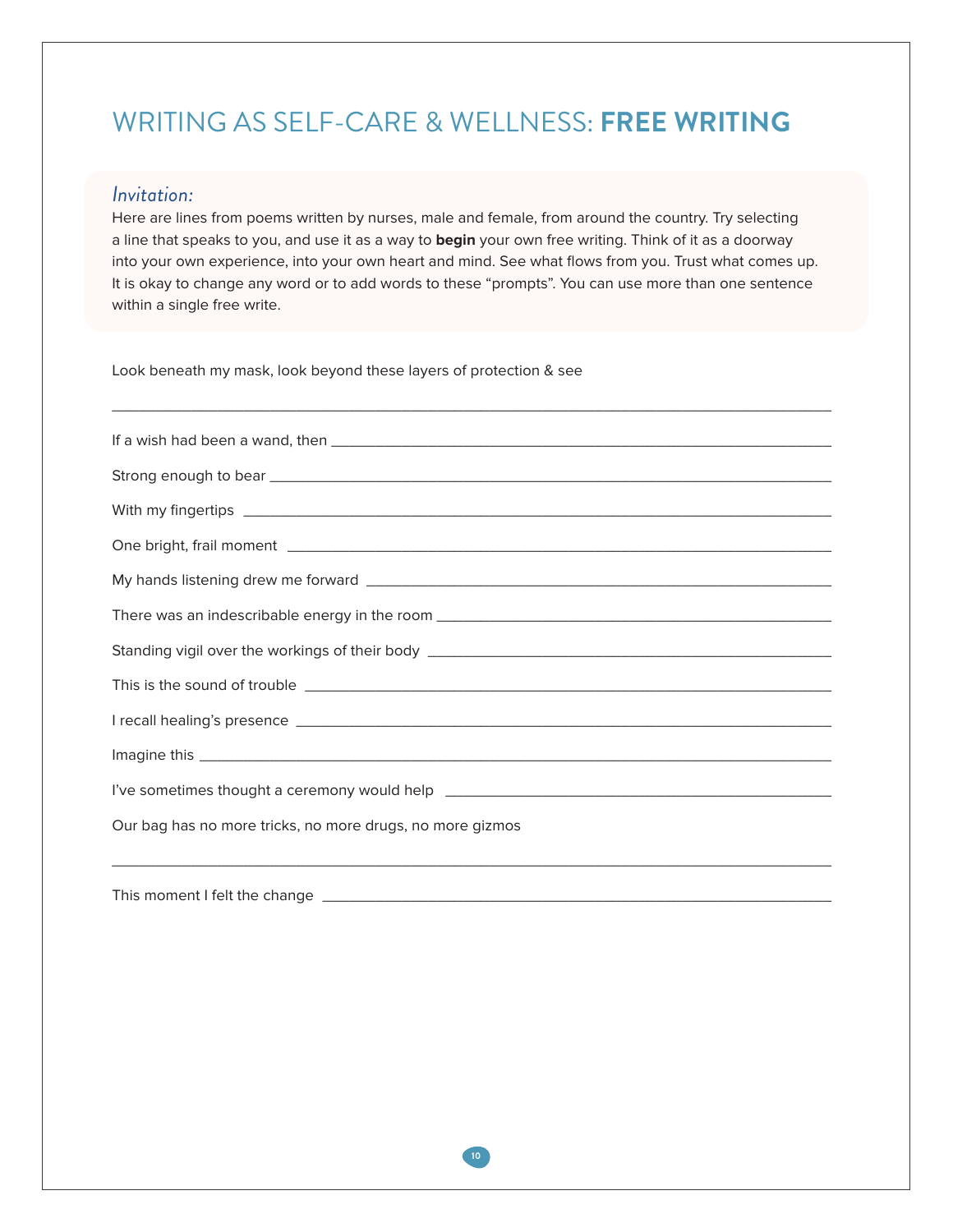# WRITING AS SELF-CARE & WELLNESS: **A STORY TO TELL**

*Everybody has a story to tell and everyone wants someone to listen being able to tell that story is part of a healing process . . .*

#### *Invitation:*

The poem above is formed from sentences written by health care professionals. Is there a story in particular that you need to tell? It doesn't have to relate to your work; it might connect to some other part of your unique life. Write what happened, using details of sight, sound, touch, smell, taste. Write about your feelings related to what happened. What do you feel now as you write? Why do you feel that way? Seek support if you need to. If it helps, begin with:

I will never forget when